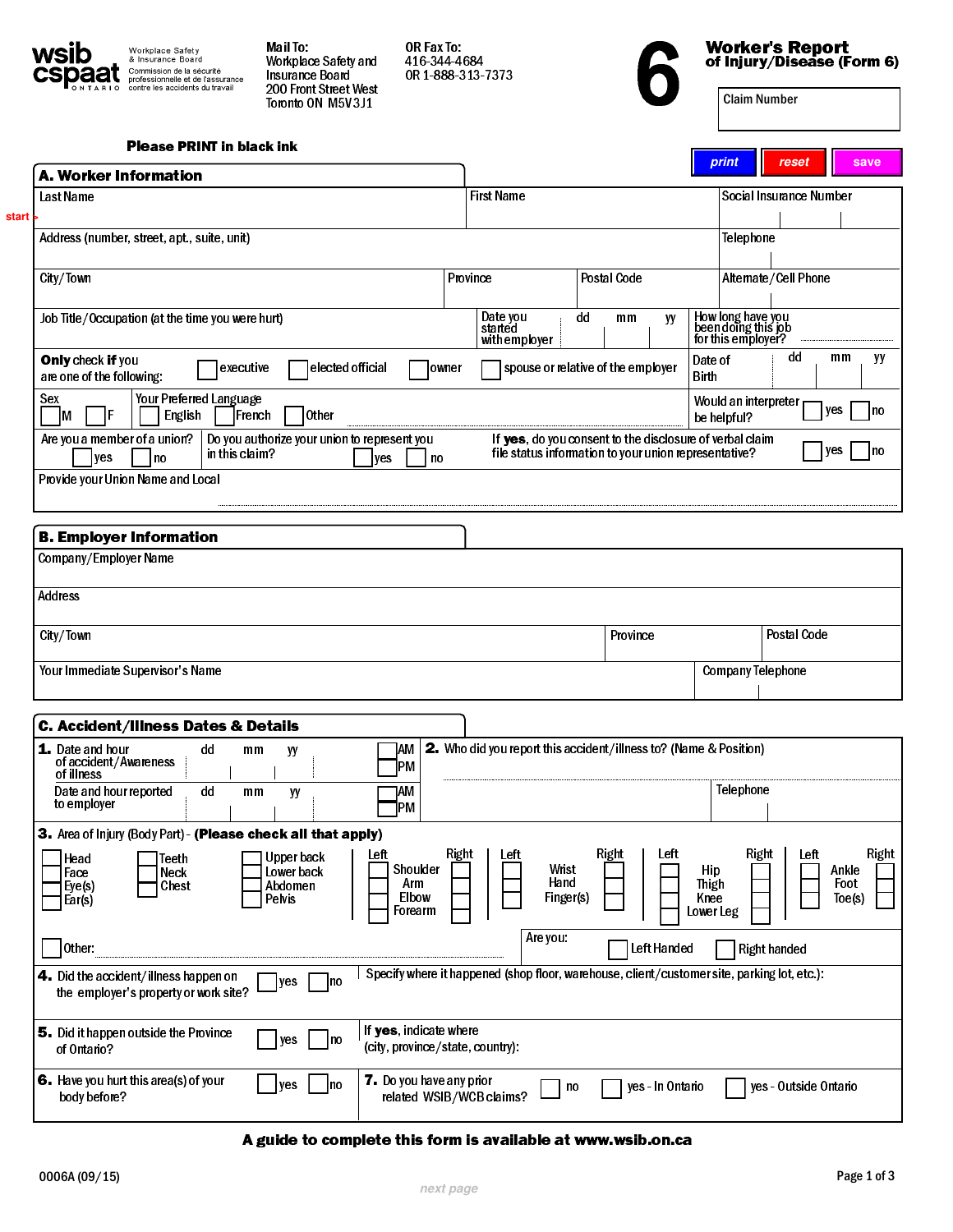<span id="page-1-0"></span>

Please PRINT in black ink

| PIEASE PRINT IN DIACK INK                                                                                                                                                                                                                                                                                                                |                                                                                                                                                     |
|------------------------------------------------------------------------------------------------------------------------------------------------------------------------------------------------------------------------------------------------------------------------------------------------------------------------------------------|-----------------------------------------------------------------------------------------------------------------------------------------------------|
| Worker Name - Last Name                                                                                                                                                                                                                                                                                                                  | <b>First Name</b><br>Social Insurance Number                                                                                                        |
|                                                                                                                                                                                                                                                                                                                                          |                                                                                                                                                     |
| C. Accident/Illness Dates & Details (continued)                                                                                                                                                                                                                                                                                          |                                                                                                                                                     |
| 8. If you had a sudden type of accident/illness, describe your injury and what happened to cause it (e.g. hurt lower back while lifting a 50 pound box, sprained<br>left ankle when I slipped on a wet floor, used a new cleaner and immediately got a rash). Please indicate the size, weights and names of any objects involved.<br>or |                                                                                                                                                     |
| If you had a gradual onset type of injury, describe your injury, the work that you do and what you believe caused your injury/condition.                                                                                                                                                                                                 |                                                                                                                                                     |
| start >                                                                                                                                                                                                                                                                                                                                  |                                                                                                                                                     |
|                                                                                                                                                                                                                                                                                                                                          |                                                                                                                                                     |
|                                                                                                                                                                                                                                                                                                                                          |                                                                                                                                                     |
|                                                                                                                                                                                                                                                                                                                                          |                                                                                                                                                     |
|                                                                                                                                                                                                                                                                                                                                          |                                                                                                                                                     |
|                                                                                                                                                                                                                                                                                                                                          |                                                                                                                                                     |
| When did you first start to have problems with this injury/condition?<br>9.                                                                                                                                                                                                                                                              |                                                                                                                                                     |
|                                                                                                                                                                                                                                                                                                                                          |                                                                                                                                                     |
| 10. If you did not report this to your employer right away, please tell us the reason why.                                                                                                                                                                                                                                               |                                                                                                                                                     |
|                                                                                                                                                                                                                                                                                                                                          |                                                                                                                                                     |
|                                                                                                                                                                                                                                                                                                                                          |                                                                                                                                                     |
|                                                                                                                                                                                                                                                                                                                                          |                                                                                                                                                     |
| 11. If there were any witnesses to your accident, or if you mentioned your pain or problems to your supervisor or any of your co-workers,<br>give us their names & positions.                                                                                                                                                            |                                                                                                                                                     |
| Name                                                                                                                                                                                                                                                                                                                                     | <b>Position</b>                                                                                                                                     |
| 1.                                                                                                                                                                                                                                                                                                                                       |                                                                                                                                                     |
|                                                                                                                                                                                                                                                                                                                                          |                                                                                                                                                     |
| 2.                                                                                                                                                                                                                                                                                                                                       |                                                                                                                                                     |
| 12. The Workplace Safety and Insurance Act requires your employer to give you a copy of the Employer's Report of Injury/Disease (Form 7).                                                                                                                                                                                                |                                                                                                                                                     |
| Did you receive a copy of the Form 7?<br>l ves<br>  no                                                                                                                                                                                                                                                                                   |                                                                                                                                                     |
|                                                                                                                                                                                                                                                                                                                                          |                                                                                                                                                     |
|                                                                                                                                                                                                                                                                                                                                          | The Workplace Safety and Insurance Act requires you to give a copy of this report<br>(Worker's Report of Injury/Disease - Form 6) to your employer. |
|                                                                                                                                                                                                                                                                                                                                          |                                                                                                                                                     |
| <b>D. Health Care Information</b>                                                                                                                                                                                                                                                                                                        | Give your Health Professional your WSIB Claim number.                                                                                               |
| 1. Did you get first aid<br>dd<br>If yes, when<br>mm                                                                                                                                                                                                                                                                                     | and by whom (Name):<br>уy                                                                                                                           |
| $\Box$ yes $\Box$ no<br>or care at work                                                                                                                                                                                                                                                                                                  |                                                                                                                                                     |
| 2. Where did you go for health care, for your injury, outside of work? (Check all that apply)                                                                                                                                                                                                                                            |                                                                                                                                                     |
| Facility/Hospital (Name & Address)                                                                                                                                                                                                                                                                                                       | Date of Visit (dd/mm/yy)                                                                                                                            |
| <b>Nursing</b>                                                                                                                                                                                                                                                                                                                           | Date of Visit (dd/mm/yy)<br>Ambulance                                                                                                               |
| <b>Station</b><br><b>Emergency</b>                                                                                                                                                                                                                                                                                                       | Health                                                                                                                                              |
| Department                                                                                                                                                                                                                                                                                                                               | <b>Professional Office</b>                                                                                                                          |
| Admitted to<br>Hospital                                                                                                                                                                                                                                                                                                                  | Clinic                                                                                                                                              |
| 3. Were you prescribed any medications/drugs?<br>Ino<br>yes                                                                                                                                                                                                                                                                              | 4. Were you referred for any other treatment or tests?<br>yes<br> no                                                                                |
| 5. Did you talk to your health professional about going back to<br>yes<br>regular or modified work?                                                                                                                                                                                                                                      | If yes, were you given<br>no<br> yes<br>  no<br>any work limitations?                                                                               |
| 6. Did you tell your employer you went for medical treatment?<br>yes<br>no                                                                                                                                                                                                                                                               | If no, please tell your employer right away.                                                                                                        |
| dd<br>mm<br>уу<br>Name                                                                                                                                                                                                                                                                                                                   |                                                                                                                                                     |
| If yes, when?<br>and to whom?                                                                                                                                                                                                                                                                                                            |                                                                                                                                                     |
| <b>Position</b>                                                                                                                                                                                                                                                                                                                          |                                                                                                                                                     |

**Worker's Report<br>
of Injury/Disease (Form 6)<br>
Claim Number**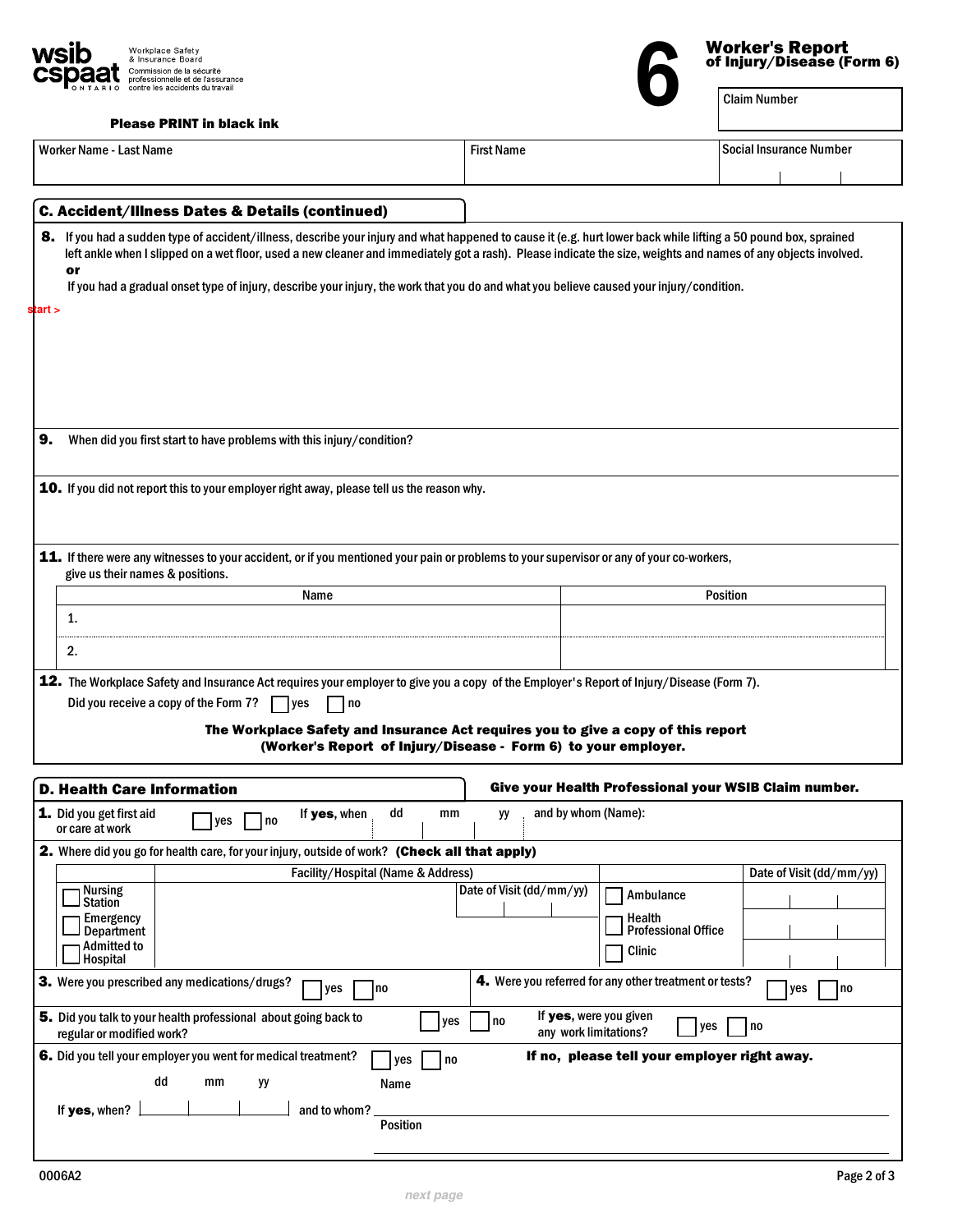

| <b>Please PRINT in black ink</b> |  |  |
|----------------------------------|--|--|
|                                  |  |  |

| <b>Worker Name - Last Name</b>                                                                                                                                                                                                                                                                                                         |                      | <b>First Name</b> |        |                                        |                  | <b>Social Insurance Number</b> |      |
|----------------------------------------------------------------------------------------------------------------------------------------------------------------------------------------------------------------------------------------------------------------------------------------------------------------------------------------|----------------------|-------------------|--------|----------------------------------------|------------------|--------------------------------|------|
|                                                                                                                                                                                                                                                                                                                                        |                      |                   |        |                                        |                  |                                |      |
|                                                                                                                                                                                                                                                                                                                                        |                      |                   |        |                                        |                  |                                |      |
| <b>E. Lost Time &amp; Return to Work</b>                                                                                                                                                                                                                                                                                               |                      |                   |        |                                        |                  |                                |      |
| 1. After the day of accident/illness:                                                                                                                                                                                                                                                                                                  |                      |                   |        |                                        |                  |                                |      |
| I returned to work to my regular job and did not lose any time or pay.<br>start                                                                                                                                                                                                                                                        |                      |                   |        |                                        |                  |                                |      |
| I returned to modified duties and did not lose any time or pay.                                                                                                                                                                                                                                                                        |                      |                   |        |                                        |                  |                                |      |
| I lost time and/or pay (e.g. regular pay, shift differential, bonuses, premiums, etc.).                                                                                                                                                                                                                                                |                      |                   |        |                                        |                  |                                |      |
|                                                                                                                                                                                                                                                                                                                                        |                      | dd<br>mm          | yy     |                                        |                  |                                |      |
| Date you first lost time and/or pay                                                                                                                                                                                                                                                                                                    |                      |                   |        |                                        |                  |                                |      |
| 2. If you lost time, have you returned to work?                                                                                                                                                                                                                                                                                        | no<br>yes            |                   |        |                                        |                  |                                |      |
| dd                                                                                                                                                                                                                                                                                                                                     | mm<br>yу             |                   |        |                                        |                  |                                |      |
| Date of your return to work<br>If yes                                                                                                                                                                                                                                                                                                  |                      | regular work      |        | modified work                          |                  |                                |      |
| Did you discuss return to work with<br>lf <b>no</b>                                                                                                                                                                                                                                                                                    |                      |                   |        | Does your employer have modified work? |                  |                                |      |
| your employer?                                                                                                                                                                                                                                                                                                                         | yes                  | no                |        |                                        |                  | l yes                          | l no |
|                                                                                                                                                                                                                                                                                                                                        |                      |                   |        |                                        |                  |                                |      |
| F. Earnings (Do not include overtime here)                                                                                                                                                                                                                                                                                             |                      |                   |        |                                        |                  |                                |      |
| <b>1.</b> Rate of pay: $\boldsymbol{s}$<br>per                                                                                                                                                                                                                                                                                         | hour                 | week              | other: |                                        |                  |                                |      |
| 2. Usual number of pay hours:<br>per                                                                                                                                                                                                                                                                                                   | week                 | other:            |        |                                        |                  |                                |      |
| 3. If you lost time from work after the day of accident/illness, did your employer continue to pay you?                                                                                                                                                                                                                                |                      |                   | yes    | no                                     |                  |                                |      |
| 4. Have you applied for, or did you receive, any other benefits (money) while off work<br>(e.g. El benefits, sick benefits, social services, insurance, etc.).                                                                                                                                                                         |                      |                   | yes    | no                                     |                  |                                |      |
| 5. At the time of the accident/illness did you work for more than one employer?                                                                                                                                                                                                                                                        |                      |                   | yes    | no                                     |                  |                                |      |
|                                                                                                                                                                                                                                                                                                                                        |                      |                   |        |                                        |                  |                                |      |
| <b>G. Declarations and Signature</b>                                                                                                                                                                                                                                                                                                   |                      |                   |        |                                        |                  |                                |      |
| By signing below, I am claiming benefits under the Workplace Safety and Insurance Act, 1997, for a work-related injury or disease. I am also authorizing any health<br>professional who treats me to provide me, my employer and the Workplace Safety and Insurance Board with information about my functional abilities on the WSIB's |                      |                   |        |                                        |                  |                                |      |
| "Functional Abilities Form for Planning Early and Safe Return to Work".                                                                                                                                                                                                                                                                |                      |                   |        |                                        |                  |                                |      |
| It is an offence to deliberately make false statements to the Workplace Safety and Insurance Board.<br>I declare that all of the information provided on pages 1, 2, and 3 is true.                                                                                                                                                    |                      |                   |        |                                        |                  |                                |      |
| Signature                                                                                                                                                                                                                                                                                                                              |                      |                   |        |                                        |                  | Date (dd/mm/yy)                |      |
| Please print form & sign before returning to the WSIB                                                                                                                                                                                                                                                                                  |                      |                   |        |                                        |                  |                                |      |
| If you are under the age of 16, your parent or guardian, must authorize the release of the functional abilities information.                                                                                                                                                                                                           |                      |                   |        |                                        |                  |                                |      |
|                                                                                                                                                                                                                                                                                                                                        | <b>Relationship:</b> |                   |        | Date (dd/mm/yy)                        | <b>Telephone</b> |                                |      |
| <b>Signature</b>                                                                                                                                                                                                                                                                                                                       |                      |                   |        |                                        |                  |                                |      |

labour market service providers, employers, witnesses, Canada Revenue Agency (CRA), and others as required. Your Social Insurance Number is used to register claims, identify workers and to issue income tax receipts and is collected under the authority of the Income Tax Act. Information may only be disclosed to the employer, external medical, vocational, and safety agencies, external payment and service providers, researchers, third parties for cost recovery purposes and others as authorized by the Workplace Safety and Insurance Act and the Freedom of Information and Protection of Privacy Act. Your name and telephone number may be disclosed to third party researchers conducting satisfaction surveys and focus groups. Incoming and outgoing calls may be recorded for quality assurance purposes. Questions about this collection should be directed to the decision maker responsible for your file or by calling 1-800-387-0750.

A more detailed PRIVACY STATEMENT for workers may be found at www.wsib.on.ca or by calling toll free at 1-800-387-0750.

## Worker's Report of Injury/Disease (Form 6)<br> **Claim Number**